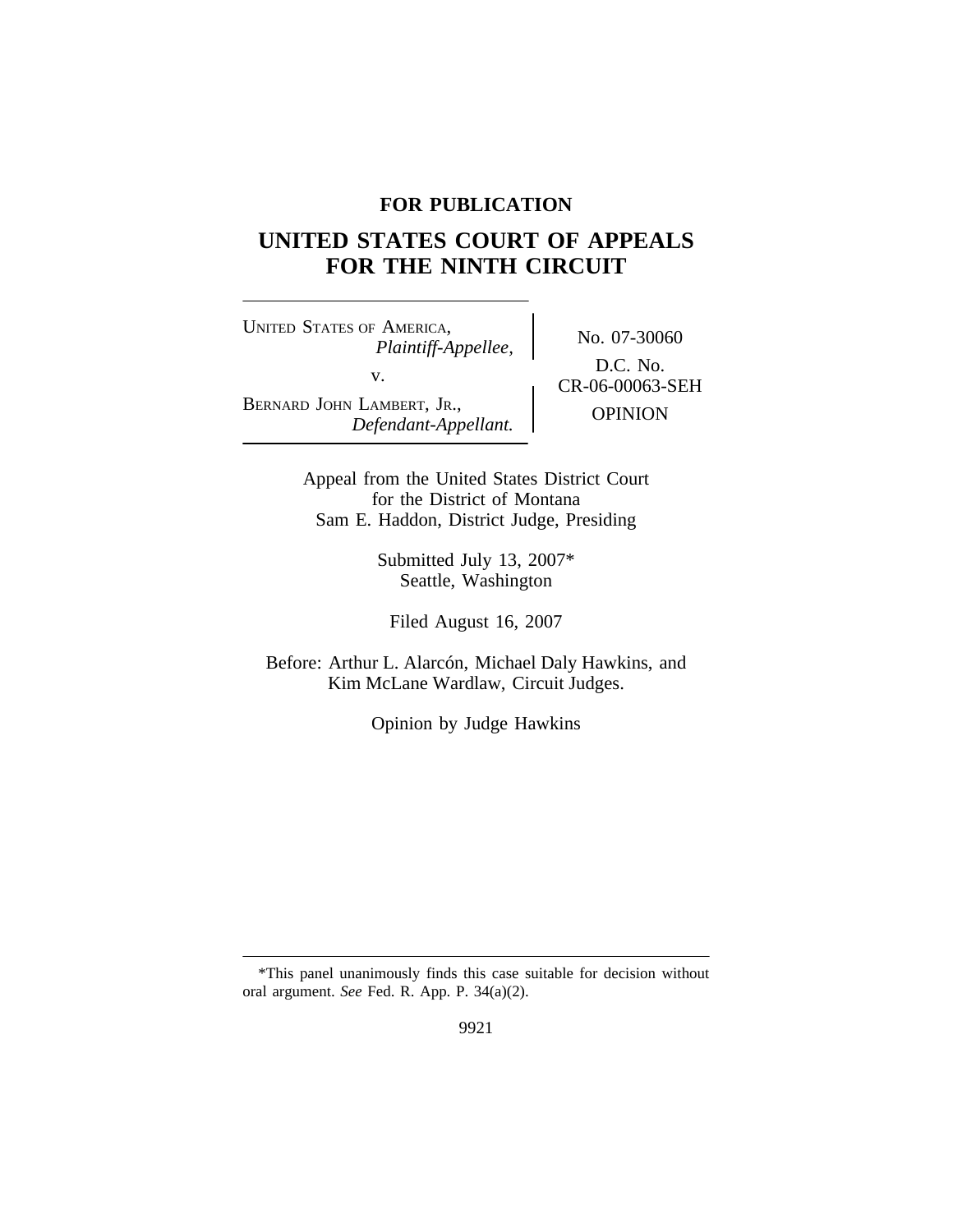## **COUNSEL**

Helge Naber, Naber PC, Great Falls, Montana, for the defendant-appellant.

Carl E. Rostad, Assistant United States Attorney, Great Falls, Montana, for the plaintiff-appellee.

#### **OPINION**

HAWKINS, Circuit Judge:

Bernard J. Lambert appeals the sentence imposed following his guilty plea to conspiracy to defraud the United States, in violation of 18 U.S.C. § 286, arising from his submission of, and payment for, invoices to the Fort Peck Indian Tribes Education Department ("Education Department") for educational grant-writing services Lambert never performed. Specifically, Lambert challenges the district court's application of a twolevel enhancement under United States Sentencing Guideline ("U.S.S.G.") §  $2B1.1(b)(8)(A)$  after it concluded that Lambert's offense "involved . . . a misrepresentation that [he] was acting on behalf of a[n] . . . educational organization . . . or a governmental agency."

We have jurisdiction under 28 U.S.C. § 1291 and 18 U.S.C.  $§$  3742(a)(2), and we affirm.

## **FACTUAL AND PROCEDURAL HISTORY**

The Indian Self-Determination Act ("the Act") requires the federal government, at the request of a tribe, to provide fund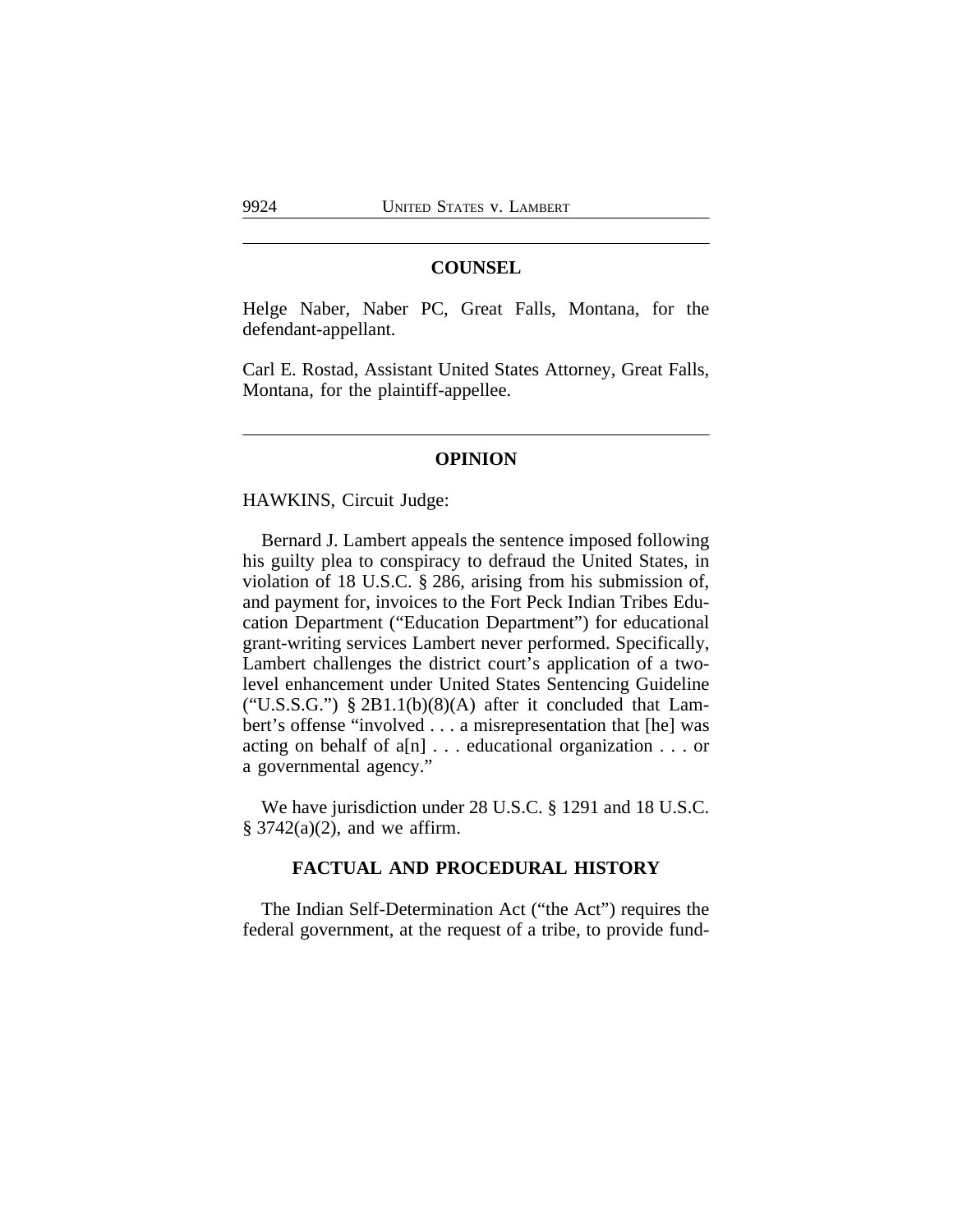ing for certain tribal services traditionally the direct responsibility of the federal government. 25 U.S.C. § 450f. Under the Act, the Fort Peck Tribes ("the Tribes")<sup>1</sup> entered into a socalled "638 Contract," **2** whereby the United States agreed to provide \$787,733 for the Tribes' Education Department from October 1, 2001 to September 30, 2002, followed by an additional \$360,127 the next year.

Lambert's wife, Desiree, was the Director of the Tribes' Education Department and, as such, responsible for managing funds provided under the Tribes' 638 contract. Over a 13 month period, she and Lambert conspired to submit fraudulent invoices, and receive payment from 638 contract funds, for writing grant applications for the Education Department. Although Lambert received \$12,000 for ostensibly writing ten grant applications on the Education Department's behalf, the applications were never received—or funded—by the various corporations and agencies to which Lambert purported to have applied. Lambert admitted that a portion of the \$12,000 was used to pay his daughter's college tuition, but claimed that he actually wrote all ten applications and provided them to Desiree on a diskette. The diskette has never surfaced.

Lambert pled guilty to conspiracy to defraud the United States, in violation of 18 U.S.C. § 286. His presentence report recommended a six-to-twelve month sentence based on a total offense level of ten and Lambert's Criminal History Category I. The total offense level was calculated based on the base offense level of six for violation of 18 U.S.C. § 286, a fourlevel increase based on the amount of loss under U.S.S.G.  $\S 2B1.1(b)(1)(C)$ , a two-level decrease for acceptance of responsibility, and a two-level increase because the offense involved a misrepresentation that Lambert was acting on

**<sup>1</sup>**The Tribes include members of the Assiniboine and Sioux tribes of the Fort Peck Indian Reservation in Montana.

**<sup>2</sup>** "638" refers to the Act's public law number. *See* Pub. L. No. 93-638, 88 Stat. 2203 (1975) (codified at 25 U.S.C. §§ 450 *et seq*.).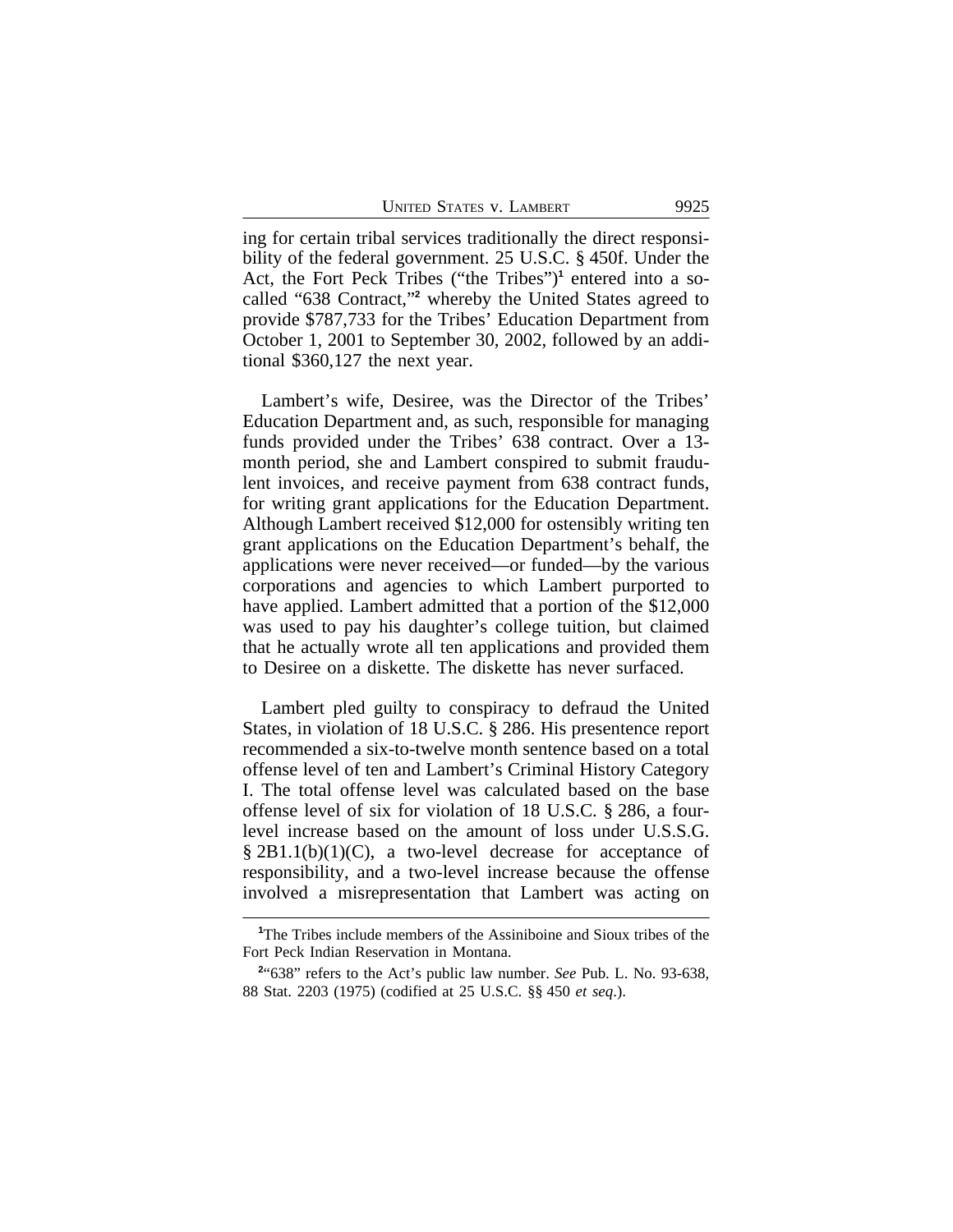behalf of an educational organization under U.S.S.G.  $§ 2B1.1(b)(8)(A).$ 

At sentencing, Lambert objected to the two-level increase under  $\S 2B1.1(b)(8)(A)$ , contending that, "because he submitted the invoices under his own name, [he] did not act on behalf of an educational institution or as a representative of the [Education Department]." The district court received sentencing memoranda from both parties addressing Lambert's objection, heard argument, and concluded that the enhancement applied because "the gravamen of the offense of conviction . . . is that [Lambert] wrote and indeed got paid for writing some ten grant applications on behalf of the [T]ribe's education department . . . . He was acting or purporting to act on behalf of the [T]ribe . . . . [And] that clearly fits within the parameters of Guideline  $2B1.1(b)(8)$ ...." The court then heard additional argument concerning the appropriate sentence, including Lambert's allocution in which he "apologize[d] to the . . . Tribes," stating: "They had faith in me and I wronged them."

The district court sentenced Lambert to twelve months in prison. In this appeal, Lambert challenges only the two-level enhancement under  $\S 2B1.1(b)(8)(A)$ . Without the enhancement, Lambert's offense level would be eight and his Guideline range zero-to-six months, though the statutory maximum for conviction under 18 U.S.C. § 286 remains ten years.

## **STANDARD OF REVIEW**

We review "the district court's interpretation of the Sentencing Guidelines de novo, the district court's application of the Sentencing Guidelines to the facts of th[e] case for abuse of discretion, and the district court's factual findings for clear error." *United States v. Kimbrew*, 406 F.3d 1149, 1151 (9th Cir. 2005). "The Guidelines, including enhancements, are ordinarily applied in light of available commentary, including application notes." *United States v. Staten*, 466 F.3d 708, 715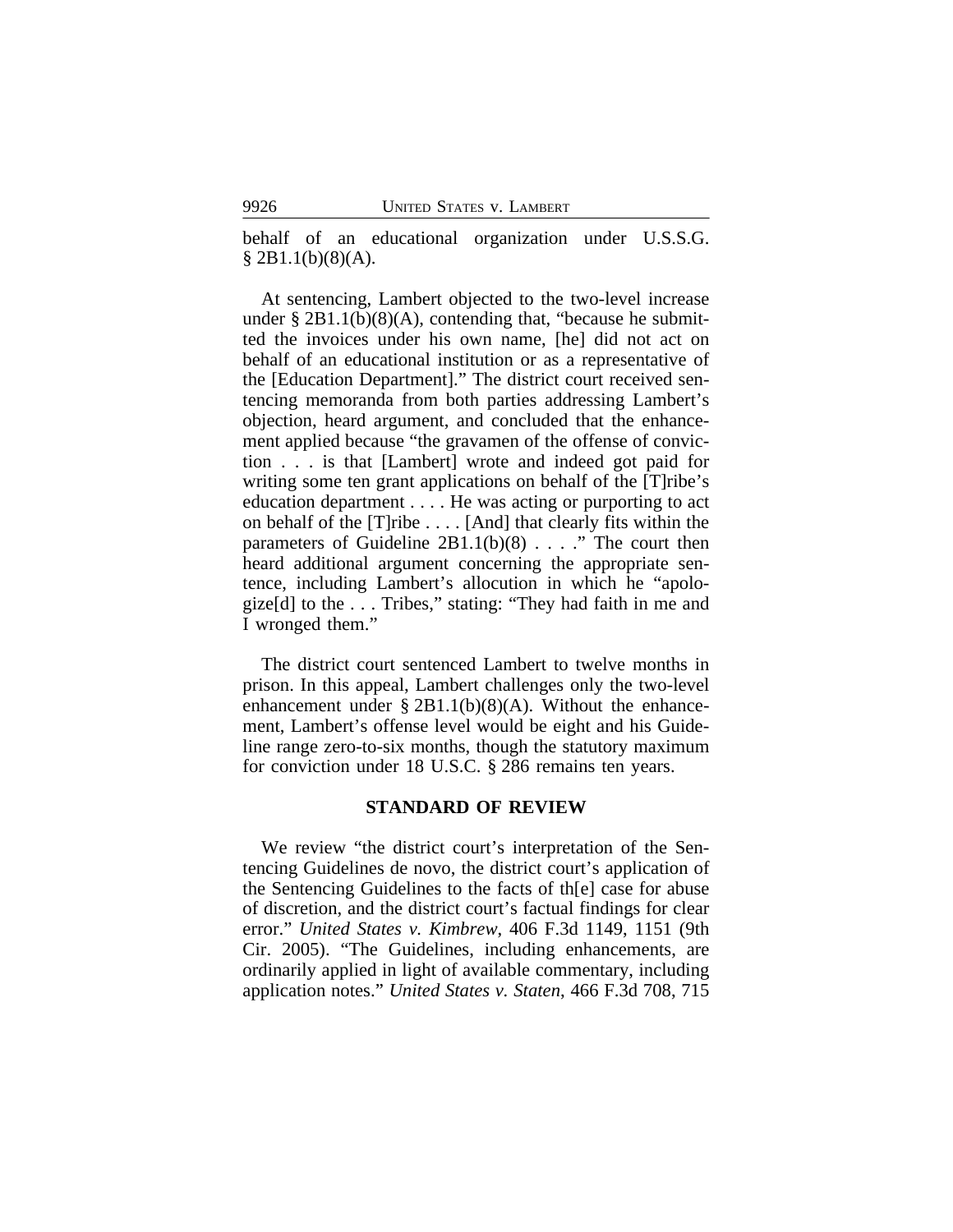(9th Cir. 2006) (citing *Stinson v. United States*, 508 U.S. 36, 38 (1993)). Such commentary is generally authoritative "unless it violates the Constitution or a federal statute, or is inconsistent with, or a plainly erroneous reading of, that guideline." *Stinson*, 508 U.S. at 38.

#### **DISCUSSION**

Lambert raises two objections to the district court's application of  $\S 2B1.1(b)(8)(A)$ . Relying on  $\S 2B1.1$ 's application notes and *United States v. Frazier*, 53 F.3d 1105 (10th Cir. 1995), he first argues that the enhancement does not apply to him because he did not exploit the generosity, charitable motives, or trusting impulses of his victim by misrepresenting his authority to act on behalf of a statutorily-designated entity.

He also argues that—even if  $\S 2B1.1(b)(8)(A)$  can be applied regardless of the defendant's appeal to the victim's charitable impulses (as several circuits have concluded)—it *still* requires a misrepresentation by the defendant as to his capacity to act on behalf of the qualifying entity and, because he submitted the invoices under his own name and only to his co-conspirator wife, no such misrepresentation occurred here.

We conclude that the district court did not err in determining that Lambert's conduct triggered the enhancement.

## **I. Background: U.S.S.G. § 2B1.1(b)(8)(A)**

#### *A) Current Version*

Guideline  $\S 2B1.1(b)(8)(A)$  states, in pertinent part:

If the offense involved . . . a misrepresentation that the defendant was acting on behalf of a charitable, educational, religious, or political organization, or a government agency . . . , increase by 2 levels.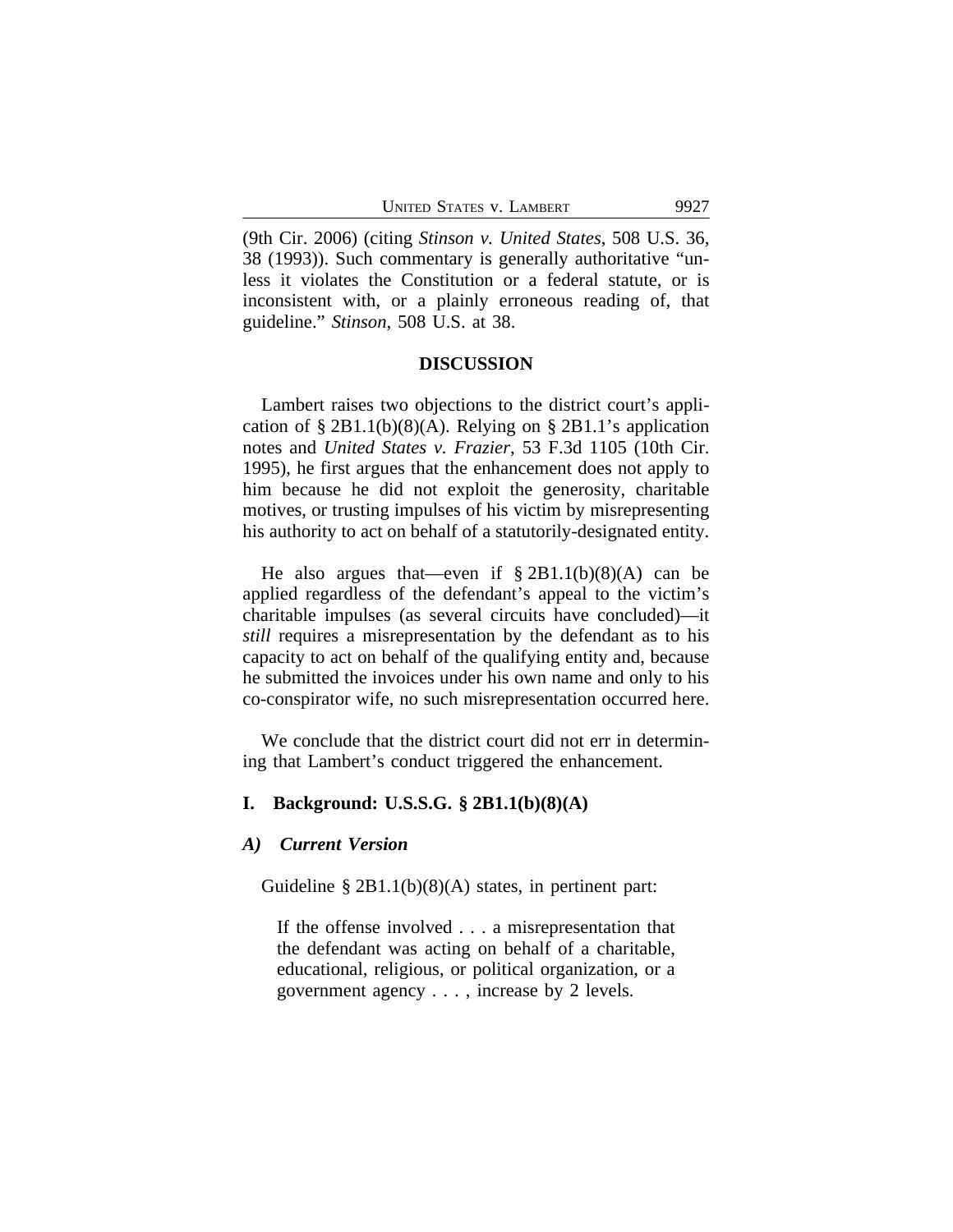The Guideline's application notes clarify that:

Subsection  $(b)(8)(A)$  applies in any case in which the *defendant represented* that the defendant was *acting to obtain a benefit on behalf of* a charitable, *educational*, religious, or political organization, or a *government* agency (regardless of whether the defendant actually was associated with the organization or government agency) when, in fact the defendant intended to divert all or part of that benefit (*e.g.*, for the defendant's personal gain).

Subsection (b)(8)(A) applies, *for example*, to the following:

(i) A defendant who solicited contributions for a non-existent famine relief organization.

(ii) A defendant who solicited donations from church members by falsely claiming to be a fundraiser for a religiously affiliated school.

(iii) A defendant, chief of a local fire department, who conducted a public fundraiser representing that the purpose of th[e] fundraiser was to procure sufficient funds for a new fire engine when, in fact, the defendant intended to divert some of the funds for the defendant's personal benefit.

U.S.S.G. § 2B1.1 cmt. n.7 (2006) (emphasis added). The Guideline's Background Note further explains that:

Use of false pretenses involving charitable causes and government agencies enhances the sentences of defendants who take advantage of victims' trust in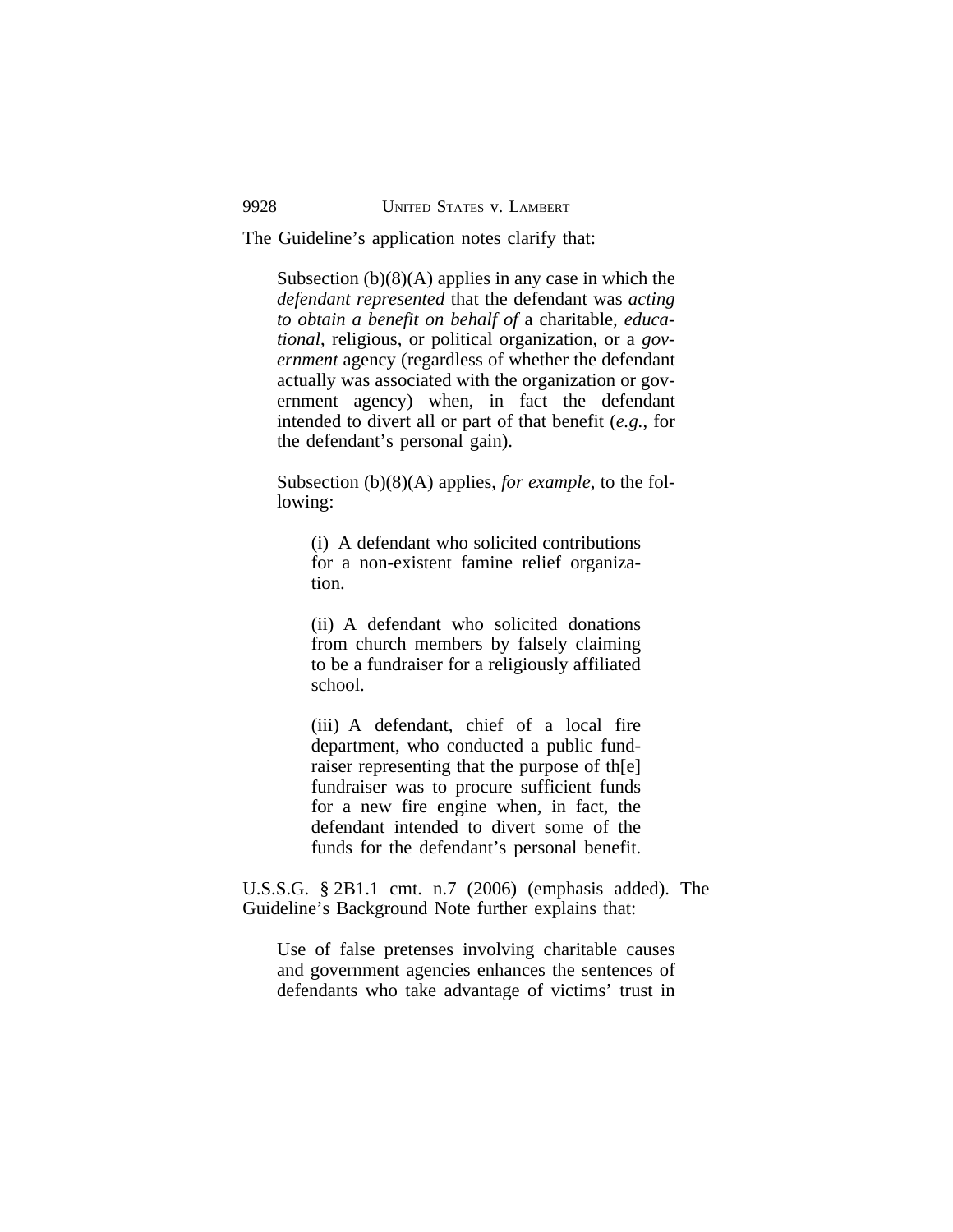government or law enforcement agencies or the generosity and charitable motives of victims. Taking advantage of a victim's self-interest does not mitigate the seriousness of fraudulent conduct; rather, defendants who exploit victims' charitable impulses or trust in government create particular social harm.

## *Id.* cmt. background.

#### *B) Previous Versions*

Because relevant precedent from our sister circuits analyzes prior versions of  $\S 2B1.1(b)(8)(A)$ , it is useful to compare the various versions of the Guideline. In November 2001, U.S.S.G. § 2F1.1 was consolidated into § 2B1.1, resulting in the addition of current subsection (b)(8)(A) to § 2B1.1. Prior to this consolidation, the two-level enhancement for "misrepresentation that the defendant was acting on behalf of a charitable, educational, religious or political organization, or a government agency" was located at § 2F1.1(b)(4)(A).**<sup>3</sup>** Although, the Guideline language is identical in both versions, the commentary differs slightly.

The application notes to former § 2F1.1 stated:

Subsection  $(b)(4)(A)$  provides an adjustment for a *misrepresentation that the defendant was acting on behalf of a charitable, educational, religious or political organization, or a government agency*. Examples of conduct to which this factor applies *would include* a group of defendants who solicit con-

<sup>&</sup>lt;sup>3</sup>Subsection 2F1.1(b)(3) was renumbered  $\S 2F1.1(b)(4)$  in 1998 to make room for an enhancement for an offense committed through mass marketing. Thus, in pre-November 1, 1998 sentences, the relevant predecessor Guideline is § 2F1.1(b)*(3)*(A), while in sentences entered after November 1, 1998, the relevant predecessor Guideline is § 2F1.1(b)*(4)*(A). The commentary to the Guideline did not change in this transition.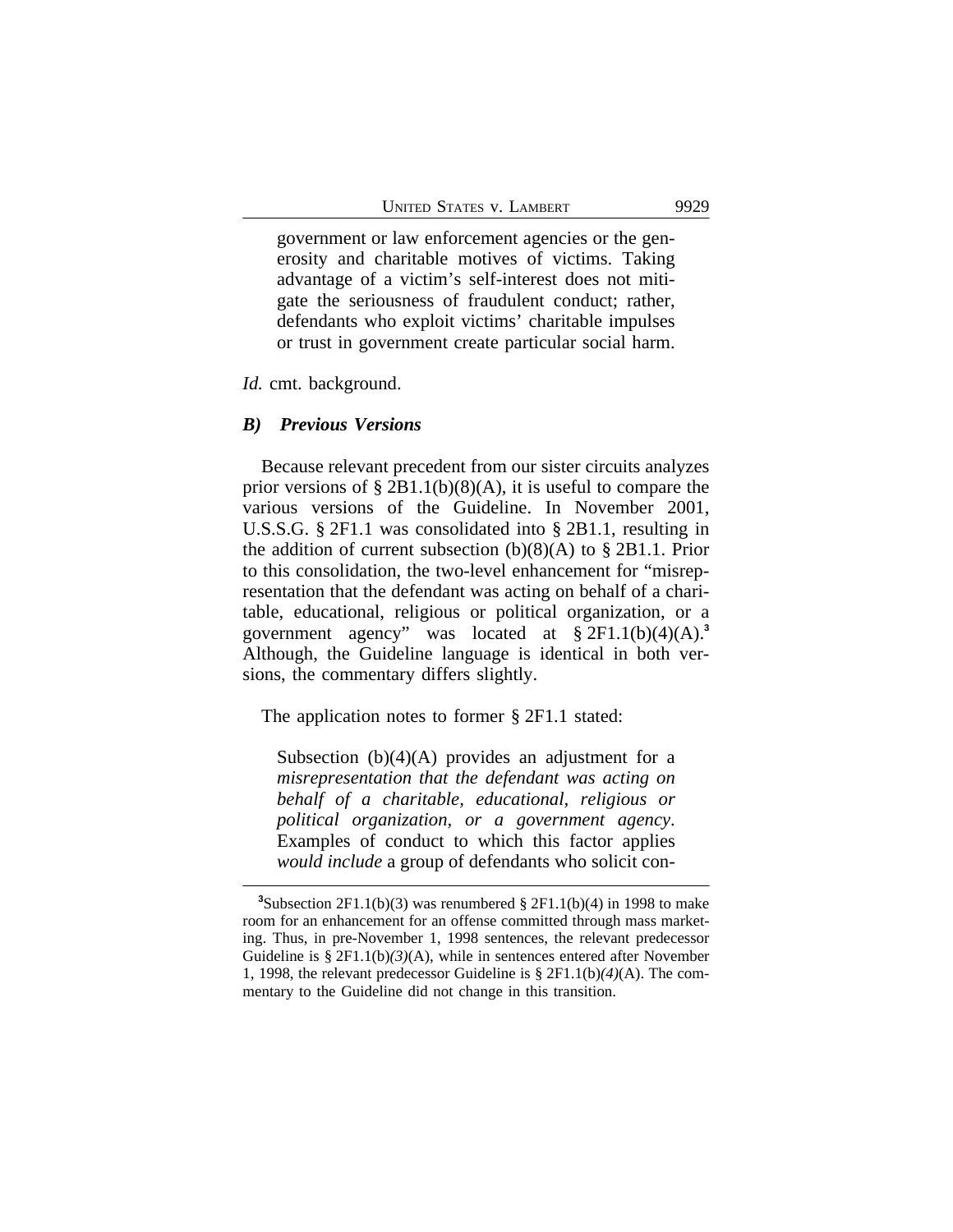tributions to a non-existent famine relief organization by mail, a defendant who diverts donations for a religiously affiliated school by telephone solicitations to church members in which the defendant falsely claims to be a fund-raiser for the school, or a defendant who poses as a federal collection agent in order to collect a delinquent student loan.

U.S.S.G. § 2F1.1 cmt. n.5 (2000) (emphasis added).

There are three primary differences between this note and the current version: (1) the current version specifies that a defendant must have been "acting *to obtain a benefit* on behalf of" an enumerated entity, while the previous version stated only that the defendant must have been "acting on behalf of" such an entity; (2) the current version specifies the subsection "applies, *for example*, to" the hypothetical scenarios provided, whereas the prior version stated only that the subsection "would include" the hypothetical conduct; and (3) the previous version does not admonish that the enhancement applies "regardless of whether the defendant actually was associated with the organization or government agency." *Compare* U.S.S.G. § 2F1.1 cmt. n.5 (2000), *with* U.S.S.G. § 2B1.1 cmt. n.7 (2006) (emphasis added).

Former § 2F1.1's background note also differs slightly from the current version, insofar as it begins by noting that the Guideline was "designed to apply to a wide variety of fraud cases," whereas the current version simply states the specific types of cases the Guideline covers without reference to the breadth of conduct reached. *Compare* U.S.S.G. § 2F1.1 cmt. background (2000), *with* U.S.S.G. § 2B1.1 cmt. background (2006).

### **II. Appeal to Charitable Impulses**

Lambert contends  $\S 2B1.1(b)(8)(A)$  is inapplicable because it applies only where a defendant's misrepresentation exploits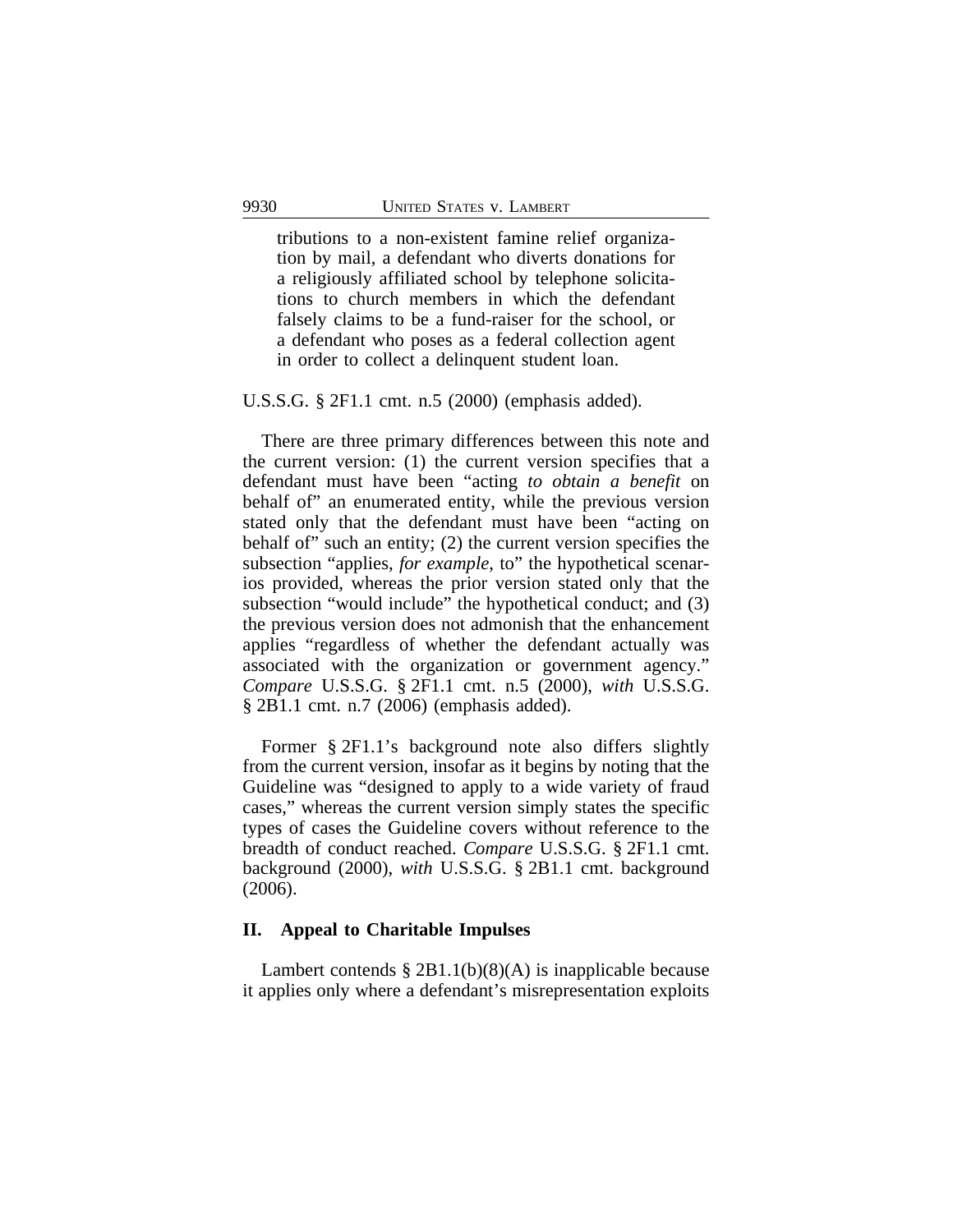the generosity, charitable motives, or trusting impulses of the victim and that his crime employed no such exploitation. Although Lambert's narrow reading of the statute seemingly finds support in the Tenth Circuit, *see Frazier*, 53 F.3d at 1113, it has been rejected (at least implicitly) by the Third, Fourth, Sixth, and Seventh Circuits, *see United States v. Bennett*, 161 F.3d 171, 191-92 (3d Cir. 1998); *United States v. Aramony*, 166 F.3d 655, 664 (4th Cir. 1999); *United States v. Wiant*, 314 F.3d 826, 829 (6th Cir. 2003); *United States v. Ferrera*, 107 F.3d 537, 542 (7th Cir. 1997).**<sup>4</sup>**

## *A) The Tenth Circuit Approach*

In *Frazier*, the Tenth Circuit reviewed the application of § 2B1.1(b)(8)(A)'s predecessor to a defendant's sentence for misapplying property and making false statements to a government agency. Frazier was president of a nonprofit corporation providing technical support and social services to Native Americans. As president, Frazier misappropriated government funds intended for training services to purchase new computers for the corporation. 53 F.3d at 1108-09. A divided panel reversed the district court's application of the enhancement, concluding that the "conduct intended to fall within the scope of the guideline is exploitative conduct which induces victims to act upon their charitable or trusting impulses *due to the*

**<sup>4</sup>**Lambert also contends *United States v. Berger*, 224 F.3d 107 (2d Cir. 2000), implicitly adopted *Frazier*'s narrow interpretation, but a review of *Berger* belies any such contention. Although the *Berger* court noted that "the Background Notes suggest the enhancement is meant to punish 'defendants who exploit victims' charitable impulses or trust in government,' " it ultimately concluded the enhancement applied to the defendants' student loan fraud on the federal government, holding: "We see no persuasive reason to look beyond [the Guideline's] plain meaning, nor do we think the [Guideline's] supporting materials . . . counsel a different result." *Id.* at 120-21. The court specifically rejected the argument that the Guideline "appl[ies] only where a defendant exploits the altruism of private individuals, not where he simply defrauds government agencies." *Id.* at 120. As such, if anything, *Berger* seemingly supports broader application of the enhancement.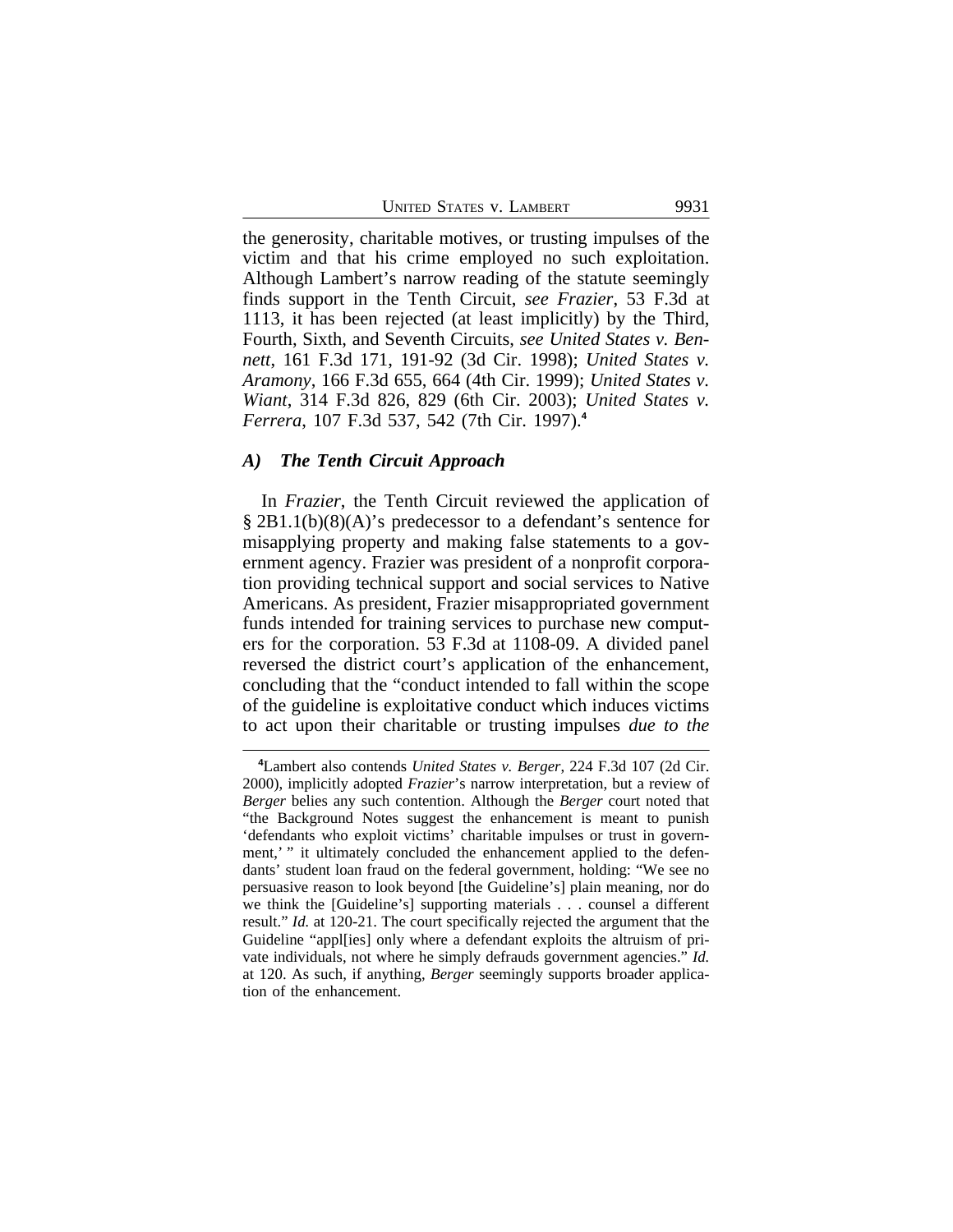*defendant's misrepresentation that he has the authority to act on behalf of a charitable, educational, religious or political organization or government agency*." *Id.* at 1113 (emphasis added).

Because Frazier was president of the nonprofit corporation, the court concluded that he in fact had authority to act on its behalf and therefore did not "exploit[ ] his victim by claiming to have authority which in fact does not exist," thus rendering the enhancement inapplicable. *Id.* In so holding, the Tenth Circuit noted that the hypothetical examples contained in the Guideline commentary each "involve[d] conduct that induce[d] the victim to contribute funds because the defendant ha<sup>[d]</sup> falsely led the victim to believe that he ha<sup>[d]</sup> the capacity to act as an agent or employee for the charitable, educational, or political organization or government agency." *Id.* The court rejected *United States v. Marcum*, 16 F.3d 599 (4th Cir. 1994), in which the Fourth Circuit "applied the guideline to conduct which did not involve a false representation of the defendant's authority to act on behalf of the charitable organization," concluding that "the Fourth Circuit expanded the scope of the guideline beyond that which was contemplated by the Sentencing Commission." *Frazier*, 53 F.3d at 1114 & n.8.

Alternatively, the *Frazier* court concluded that, even if the Guideline applied where a defendant does not misrepresent his authority, it did not apply to Frazier because he "did not exploit the 'generosity' and 'charitable motives' of his victim" and "did not gain personally from his misapplication of [government monies]." *Id.* at 1114.

**[1]** Although Lambert contends *Frazier* stands for the proposition that the enhancement applies only where a defendant appeals to a victim's trust or charitable motive, the holding of *Frazier* is limited to its conclusion that the enhancement applies only where a defendant has misrepresented his authority to act. The court's discussion of charitable motive and per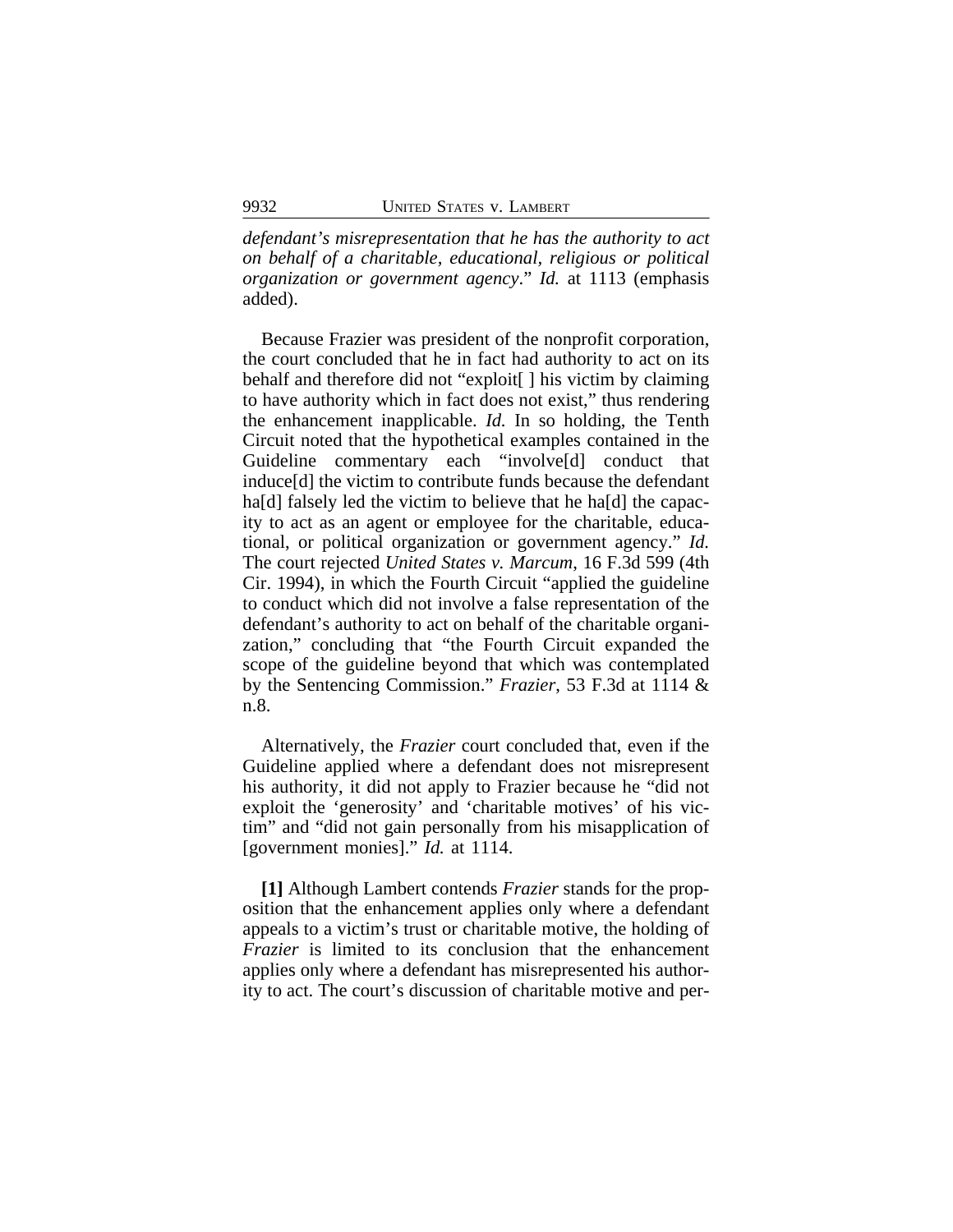sonal gain is dicta and thus provides little support for Lambert's claims. *See Ferrera*, 107 F.3d at 542. In any event, as discussed below, every other circuit to reach the issue has rejected the notion that the enhancement applies only where the defendant intended to exploit the generosity, trust, or charitable motives of his victim.

#### *B) The Majority Approach*

All other circuits to reach the question have declined to adopt *Frazier*'s narrow construction of the enhancement. In *Ferrera*, the Seventh Circuit distinguished *Frazier* by noting that its holding rested on the absence of a misrepresentation of authority to act, whereas Ferrera had clearly misrepresented such authority. 107 F.3d at 541. In addition, the court noted that the hypothetical examples contained in the commentary to  $\S 2B1.1(b)(8)(A)$ 's predecessor "could not be exhaustive, as the devious mind would easily escape that limited net." *Id.* (also noting that commentary states "[e]xamples . . . would include"). Finally, the court refused to read *Frazier* as imposing a requirement that defendants "exploit their victims' charitable impulses to be eligible for the enhancement." *Id.* at 543.

In *Bennett*, the Third Circuit similarly rejected a narrow interpretation of the enhancement as applying "only when a defendant falsely claims to be soliciting on behalf of a genuine charity with which the defendant has no connection, solicits on behalf of a fictitious charity, or uses a position as the actual representative of genuine charitable organization to embezzle money." 161 F.3d at 191. The court concluded that the application note examples were "illustrative, not exhaustive," thereby parting company with the *Frazier* court. *Id.* The court further noted that the enhancement applied "[r]egardless of [the victims'] motivation in giving money," suggesting that exploitation of charitable impulses is unnecessary.**<sup>5</sup>** *Id.*

**<sup>5</sup>** It should be noted that the *Bennett* court also distinguished *Frazier* in part because Bennett *had* exploited his victims' charitable impulses. *Id.* at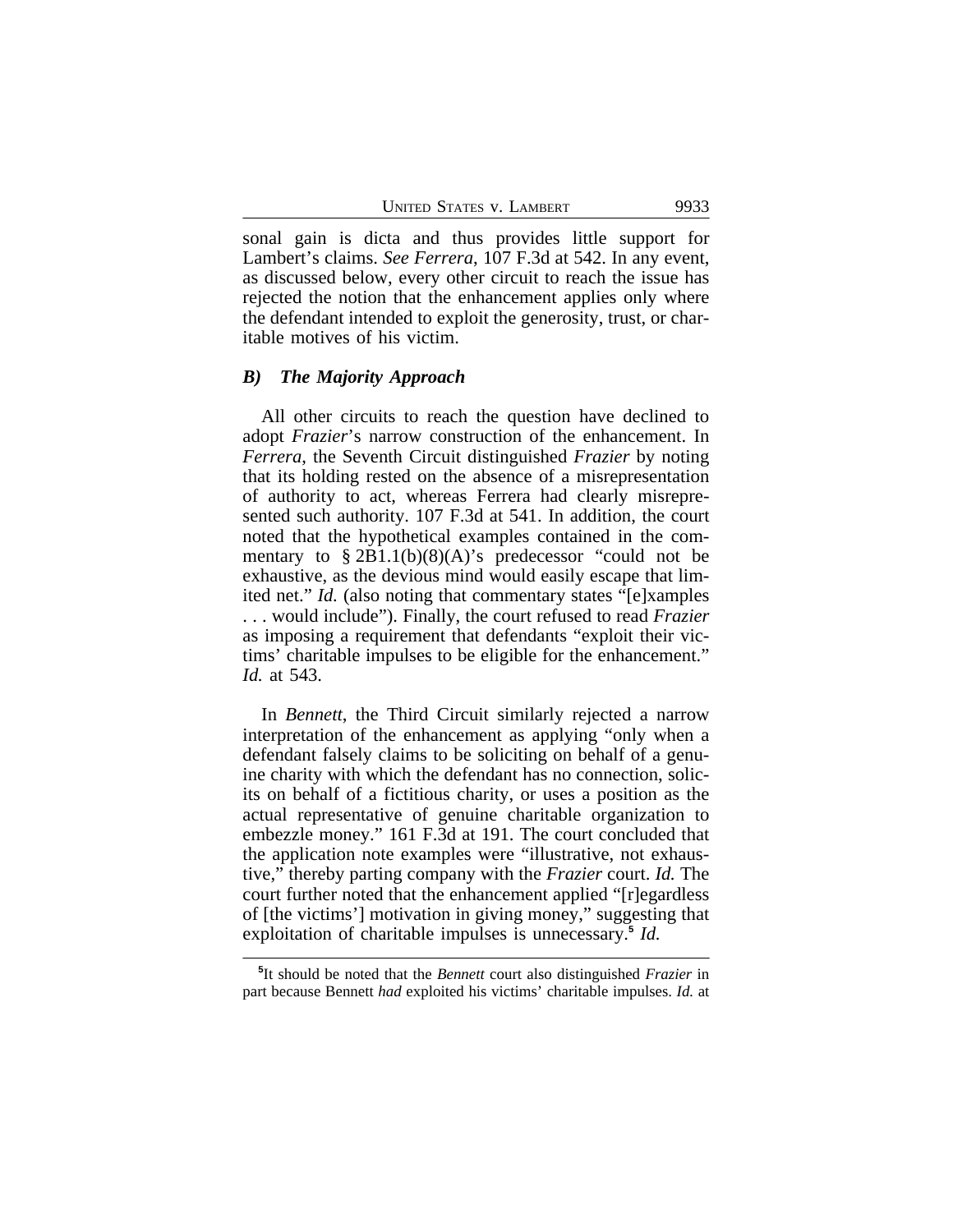In *Aramony*, the Fourth Circuit reaffirmed its holding in *Marcum*, 16 F.3d 599, concluding that the enhancement applies "even if the defendant did not misrepresent his authority to act on behalf of a particular organization." 166 F.3d at 664. The court also rejected Aramony's argument that the enhancement did not apply because he did not "exploit the generosity and charitable motives of any party." *Id.*

**[2]** Finally, in *Wiant*, the Sixth Circuit noted that "the majority of circuits . . . have rejected a narrow[ ] reading of the enhancement" and dismissed Wiant's contention that the Guideline's commentary limits the enhancement to solicitation of funds by misrepresentation. 314 F.2d at 829 (collecting cases). Discussing the commentary's focus on exploiting charitable impulses, the court concluded that "the plain language of the rule . . . contains no textual support" for such a limitation and that "[t]he examples listed in the application notes are obviously illustrative not exhaustive, and thus provide no mandate for limiting the scope of the enhancement's actual language." *Id.* 

#### *C) Changes in the Guideline Commentary*

As discussed above, although the Guideline text has remained the same over the years, the Guideline commentary has evolved slightly. At least two of these changes lend support to the majority view rejecting a narrow interpretation of the Guideline's reach. First, the current commentary even more clearly indicates that the hypothetical examples are not intended to be an exhaustive list. *Compare* U.S.S.G. § 2F1.1 cmt. n.5 (2000) ("Examples of conduct to which this factor applies *would include* . . . ." (emphasis added)), *with* U.S.S.G. § 2B1.1 cmt. n.7 (2006) ("Subsection (b)(8)(A) applies, *for example*, to the following . . . ." (emphasis added)).

<sup>192.</sup> The *Bennett* court therefore did not need to decide whether the Guideline contains an exploitation requirement in order to reach its decision.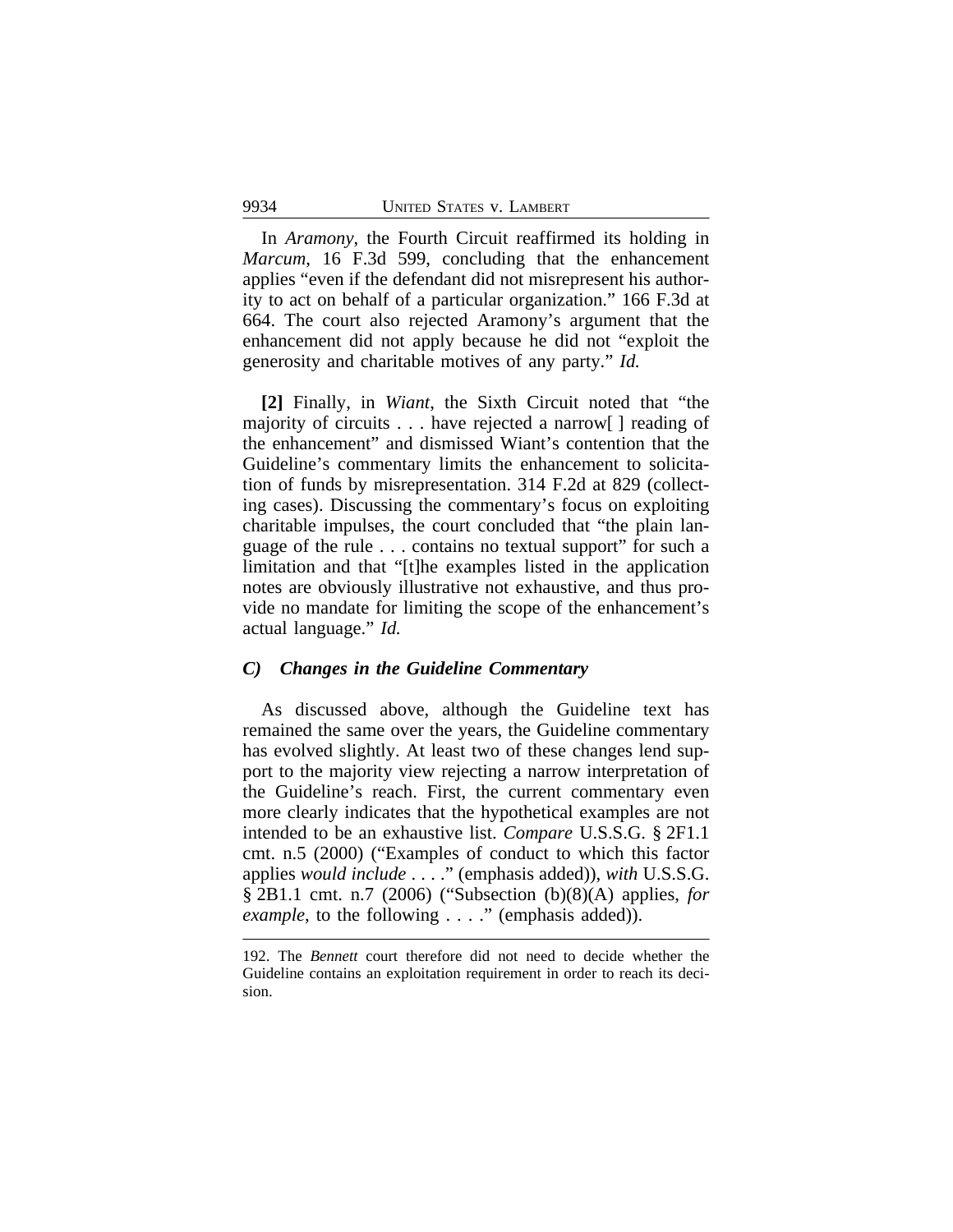**[3]** Second, the application note now clearly states that the enhancement applies "regardless of whether the defendant actually was associated with the organization." U.S.S.G. § 2B1.1cmt. n.7. This change indicates that Congress, in enacting the current iteration, intended the enhancement to apply where the defendant misrepresents his *intentions*, regardless of whether he also misrepresents his *authority to act*, effectively abrogating the decision in *Frazier*. **6**

#### *D) Analysis*

**[4]** There is little if any support in the Guideline text or commentary for Lambert's contention that the enhancement applies only where a defendant exploits charitable motives or trust. As the majority of circuits to reach the issue has held, the examples provided in the application notes suggesting that exploitation of a charitable impulse is required are just that examples. They are not intended as an exhaustive list of cov-

**<sup>6</sup>**The remaining changes to the Guideline commentary have no impact on our analysis. Though the current commentary's specification that the Guideline apply only where a defendant is acting "*to obtain a benefit* on behalf of" an enumerated entity arguably narrows the Guideline's reach, *see* U.S.S.G. § 2B1.1 cmt. n.7 (emphasis added), the change is of no import in this case because if Lambert is deemed to have acted "on behalf of" a specified entity, *see infra*, he also acted "to obtain a benefit" for it.

Similarly, the replacement of the former background note's preface that the Guideline "is designed to apply in a *wide variety* of fraud cases" with the current background note's statement that the Guideline "covers offenses involving theft, stolen property, property damage or destruction, fraud, forgery, and counterfeiting . . . ." was undoubtedly motivated by the 2001 consolidation of § 2F1.1 with § 2B1.1, resulting in a combined Guideline that covers more than just fraud cases, and cannot be interpreted to indicate that Congress intended a narrower reach for the Guideline. *Compare* U.S.S.G. § 2F1.1 cmt. background (2000) (emphasis added), *with* U.S.S.G. § 2B1.1 cmt. background (2006).

Nonetheless, to the extent prior cases expressly relied on the former note's now-omitted language in rejecting a narrow interpretation of the Guideline's reach—*see, e.g.*, *Bennett*, 161 F.3d at 191; *Ferrera*, 107 F.3d at 541—we cannot rely on this aspect of their reasoning.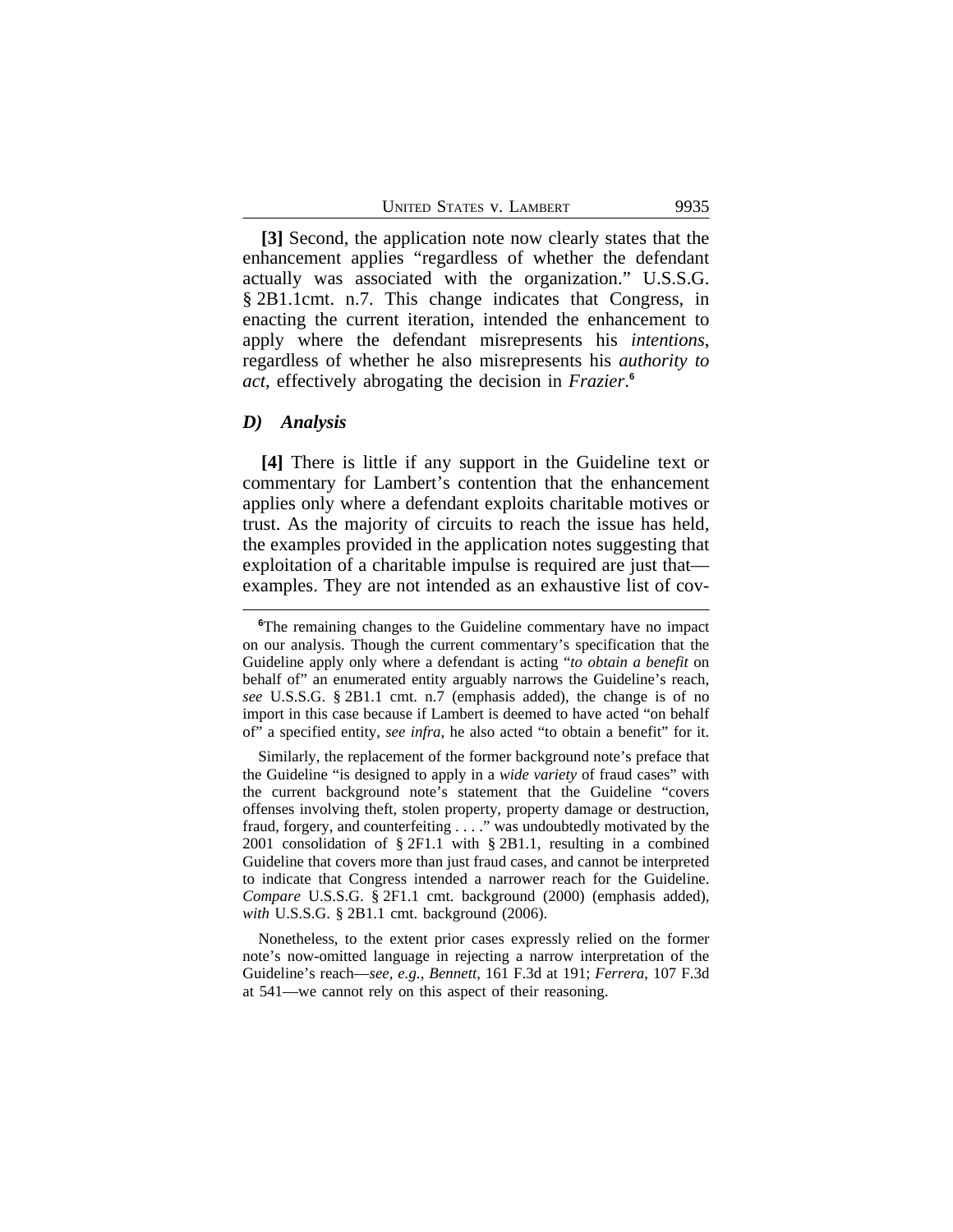ered conduct and do not preclude application of the enhancement in other situations. Though generally sufficient to trigger the enhancement, a defendant's exploitation of his victim's charitable impulses is not required. This conclusion is all the more apparent when we consider that the background note specifically contemplates applying the enhancement where the victim acts purely out of self-interest. U.S.S.G. § 2B1.1 cmt. background ("Taking advantage of a victim's selfinterest does not mitigate the seriousness of fraudulent conduct  $\dots$  .").

**[5]** Finally, to the extent the commentary can be read to establish an exploitative requirement, it is inconsistent with the plain language of the Guideline itself and need not be followed. *See Stinson*, 508 U.S. at 38; *United States v. Sarbia*, 367 F.3d 1079, 1084 (9th Cir. 2004). The Guideline's plain language requires only that the offense involve a misrepresentation that the defendant was acting on behalf of a specified type of organization. As the majority of circuits has found, support for narrowing it further simply cannot be found in the Guideline text.**<sup>7</sup>** Accordingly, Lambert's claim that § 2B1.1(b)(8)(A) applies only where a defendant exploits charitable impulses fails.

# **III. Application of § 2B1.1(b)(8)(A)**

Lambert further argues that  $\S 2B1.1(b)(8)(A)$ —even if applicable regardless of the defendant's appeal to the victim's charitable impulses—nonetheless does not apply to him because he did not represent that he was acting on behalf of a specified entity. Rather, Lambert contends, he submitted the

<sup>&</sup>lt;sup>7</sup>Even if we were to conclude that the Guideline contains an exploitative requirement, Lambert's conduct would likely qualify insofar as his misrepresentation to the Education Department—that he had submitted grants on its behalf for education funding—"took advantage of the government's generosity" in providing 638 contract funds to the Tribes. *See Berger*, 224 F.3d at 121.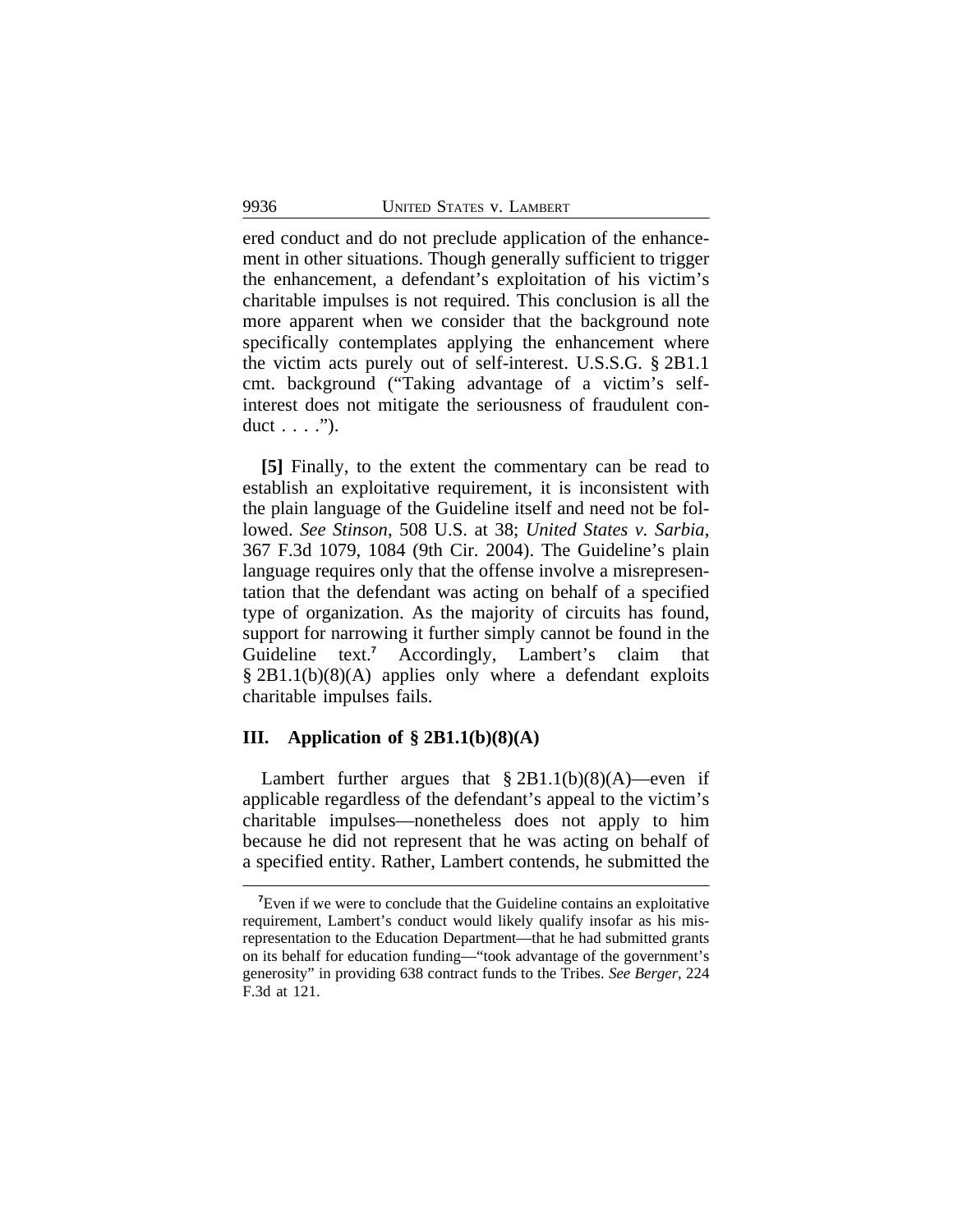grant application invoices under his own name, received payment under his own name, and at no time misrepresented his affiliation with, or capacity to act on behalf of, the Education Department.

**[6]** Lambert's argument misses the mark. Lambert conspired to defraud the United States by specifically asserting that he had done work on behalf of the Tribes' Education Department—*i.e.*, he purported to have submitted ten grant applications for its benefit. He received payment from the Tribes (drawn from its 638 contract funds) because they believed he had done work on their behalf. Lambert musters no authority to support his argument that submitting the invoices under his own name somehow absolves him of any misrepresentation, and we can find none. Although the facts of his case may be somewhat unique, as the district court noted, "the gravamen of the offense of conviction" was Lambert's misrepresentation of work done on the Education Department's behalf.

Furthermore, because Lambert was convicted of conspiracy, he can properly be held accountable for the reasonably foreseeable acts of his co-conspirator wife. U.S.S.G. § 1B1.3(a)(1)(B). As such, even if his own actions did not constitute a misrepresentation that he was acting (or had acted) on behalf of the Education Department, then surely his wife's actions—in authorizing payment and issuing the checks—did, and the enhancement can properly be applied.

**[7]** In addition, Lambert's contention that he made no "direct statements toward the ultimate victims of his offense concerning his affiliation or capacity as a representative of the [Education Department]" is irrelevant. Lambert was not convicted of *actually* defrauding the United States; he was convicted of *conspiracy* to defraud the United States. Lambert's misrepresentation to the Education Department was the first overt step in this conspiracy, which in turn led to the foresee